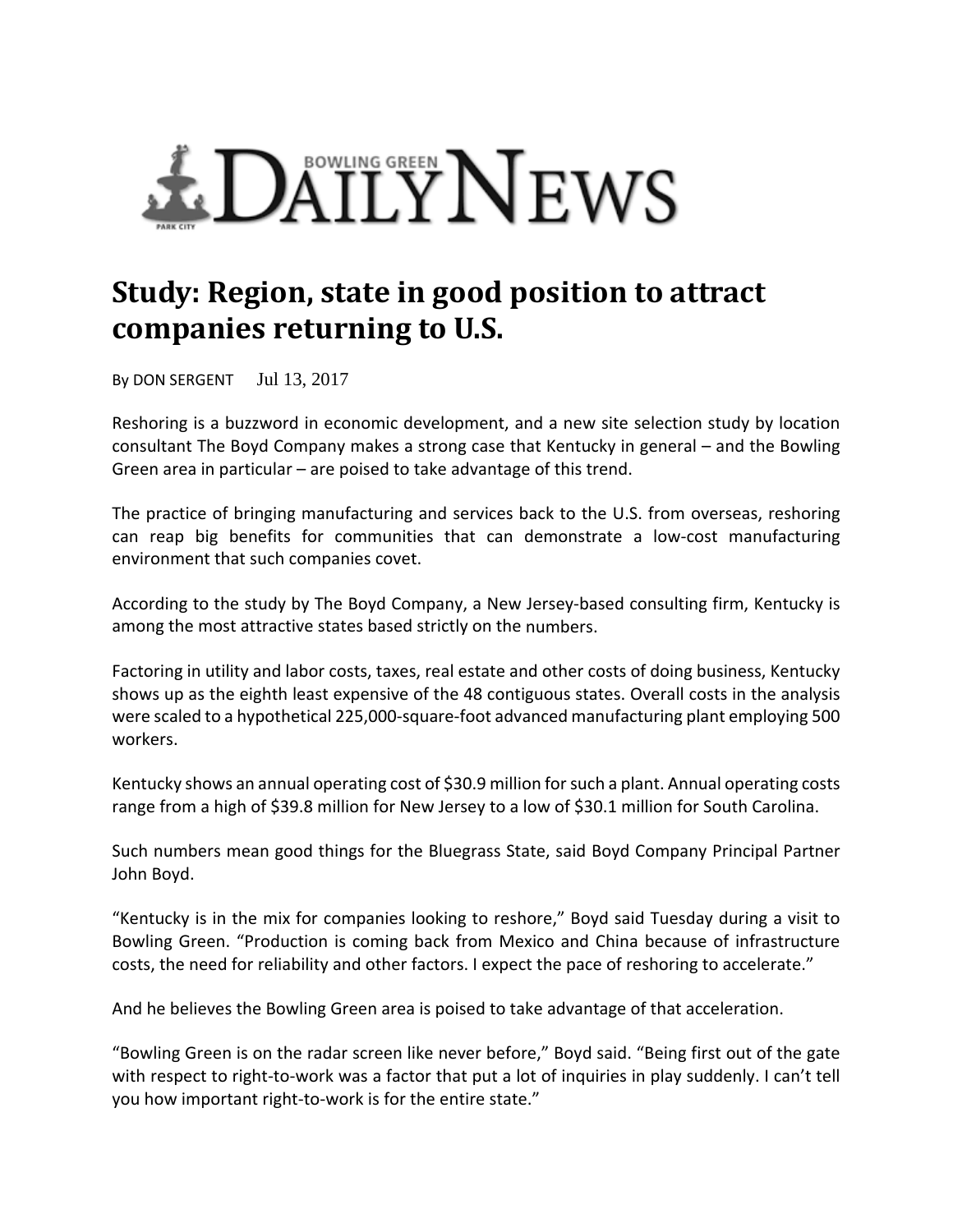Kentucky in January became the 27th U.S. state and the final Southern state to pass a right-towork law. Warren County Fiscal Court passed an ordinance in 2014 establishing Warren as a rightto‐work county.

Kentucky's version of right-to-work prohibits mandatory union membership or payment of union dues as a condition of employment and prohibits public employees from going on strike.

The law has been touted by Republican Gov. Matt Bevin and others in the state's GOP‐controlled General Assembly as a boon to economic development, but right‐to‐work has its detractors.

In a statement, Kentucky AFL‐CIO President Bill Londrigan called the right‐to‐work legislation an "extreme anti‐worker bill," saying it would slash wages and "silence working people across the Commonwealth."

Londrigan said utility and transportation costs are greater factors in industrial recruitment, but Kentucky also fares well in those measures.

"Our power costs give us a competitive advantage," said Bowling Green Area Chamber of Commerce President and CEO Ron Bunch, who also cites location as a plus in luring employers to the state.

"Kentucky sits in the center of a 32‐state distribution area," Bunch said. "This (Boyd) study underscores that Kentucky offers a great fit for companies looking to relocate."

Bunch points out Bowling Green is already home to a number of international companies, making reshoring a natural in this area.

"We've had conversations with companies that have operations in other countries," Bunch said. "I think we offer a competitive advantage. A couple of decades ago, it was headed in the other direction. But the business climate has changed in ways that make reshoring attractive."

So attractive that Boyd believes Kentucky could benefit from what might be the biggest reshoring event ever.

Taiwanese company Foxconn, the world's largest electronics manufacturer and a supplier of parts to Apple Inc., is looking to move some of its manufacturing to the United States, and Boyd thinks Kentucky could benefit from such a move.

"They're looking at Indiana, Wisconsin and Michigan," Boyd said. "I'm surprised that Kentucky is not in the mix for Foxconn. But there will be opportunities for Kentucky to land a supplier for Foxconn."